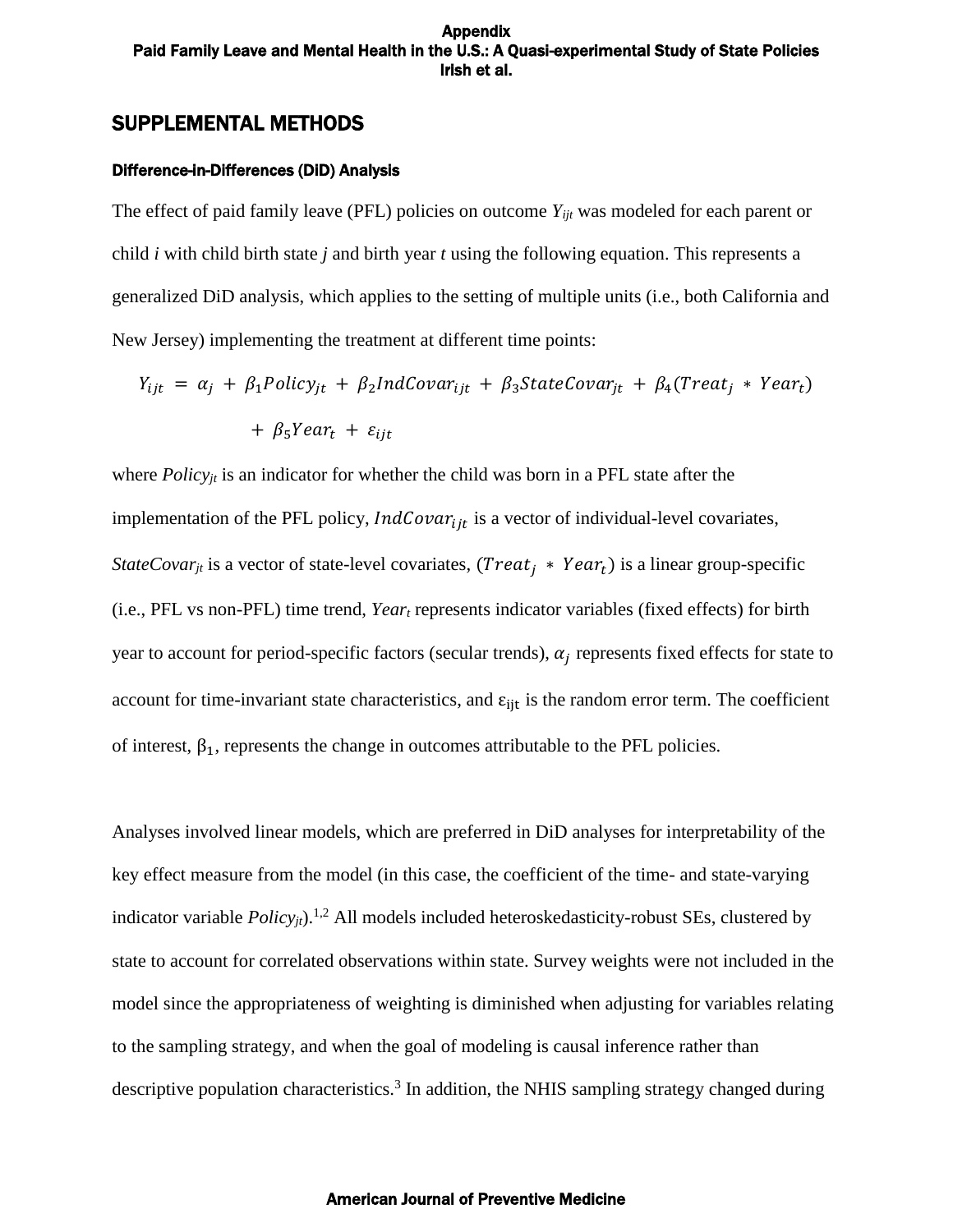the study period,<sup>[4–6](https://paperpile.com/c/j62exW/heWS7+X8tp2+Rb77G)</sup> and NHIS does not recommend combining weights spanning these changes in survey design. Income was not adjusted for, due to its potential status as a mediator; i.e., it was collected at the time of the survey rather than at the time of the child's birth, and studies have shown that leave-taking influences later employment and income.<sup>[7,8](https://paperpile.com/c/j62exW/mU6Bq+50nCV)</sup> While income was missing for approximately 8.5% of the sample, this variable was only used in a single subgroup analysis, so imputation of missing values was not conducted.

### Additional Analyses

Sensitivity of results to state-specific linear time trends was examined by including an interaction term between *State<sup>j</sup>* and *Yeart*. These specifications allow outcomes to change differentially over time by state, and represent a relaxation of the parallel trends assumption.<sup>[9](https://paperpile.com/c/j62exW/XTpmB)</sup> These analyses were robust to inclusion of state-specific linear time trends for parent outcomes, producing estimates that were nearly identical to our main model. For child outcomes, however, similar point estimates but widened CIs were observed, consistent with a loss of precision, although this may also suggest that common trends between states may not be a valid assumption. Preliminary additional analyses were conducted, including one with only neighboring states as a control group for California and New Jersey, and a placebo analysis among never-employed individuals who would not have benefited from PFL policies, but these analyses were underpowered and resulted in small cell sizes and unstable estimates.

In addition to assessing the credibility of DiD assumptions described in the main manuscript, whether the composition of treated and control groups changed differentially over time was examined. To do so, individual-level sociodemographic variables used as covariates in the main analyses were regressed on the *Policyjt* term, state fixed effects, and year fixed effects. An

### American Journal of Preventive Medicine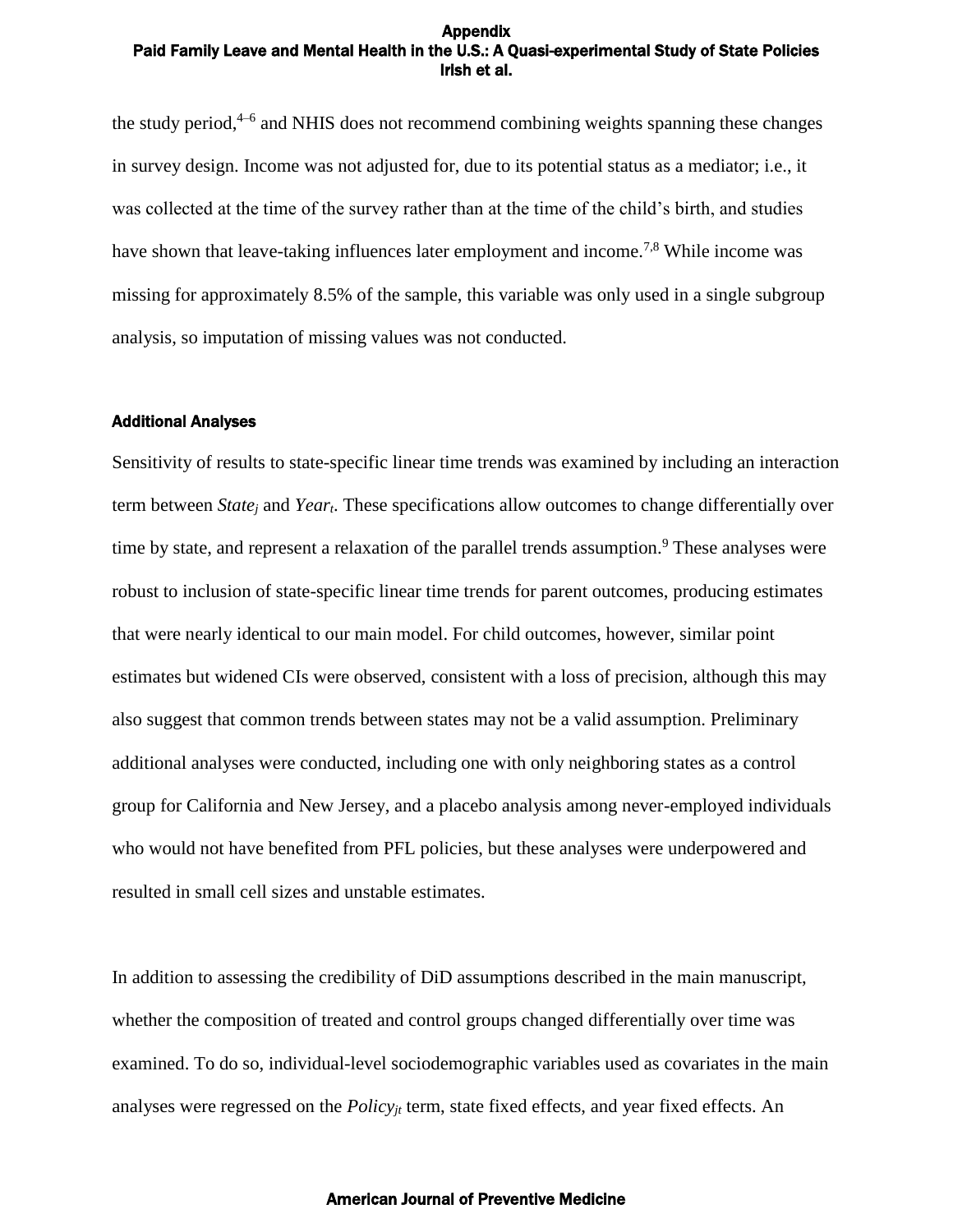association between a sociodemographic variable and the interaction term indicates a differential change in composition of that variable in PFL versus non-PFL states. These models revealed differences in race/ethnicity and parental age and education (Appendix Table 4). These differences were accounted for by adjusting for each of these covariates in the analytic models, but changes in unobserved characteristics that may bias results cannot be ruled out.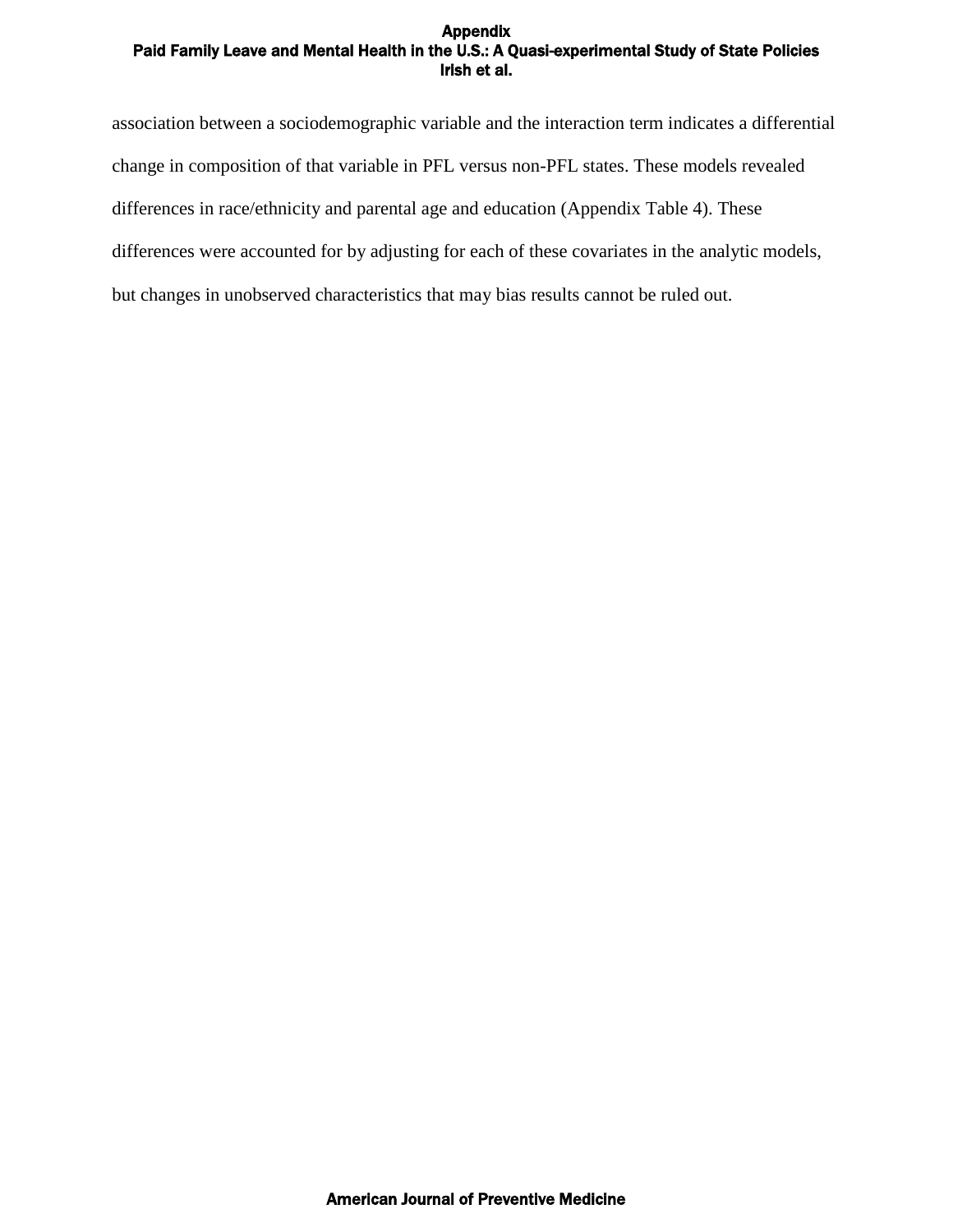# APPENDIX REFERENCES

- 1. Athey S, Imbens GW. Identification and inference in nonlinear difference-in-differences models. *Econometrica*. 2006;74(2):431‒497. [https://doi.org/10.1111/j.1468-](https://doi.org/10.1111/j.1468-0262.2006.00668.x) [0262.2006.00668.x.](https://doi.org/10.1111/j.1468-0262.2006.00668.x)
- 2. Karaca-Mandic P, Norton EC, Dowd B. Interaction terms in nonlinear models. *Health Serv Res.* 2012;47(1 Pt 1):255–274. [https://doi.org/10.1111/j.1475-6773.2011.01314.x.](https://doi.org/10.1111/j.1475-6773.2011.01314.x)
- 3. Solon G, Haider SJ, Wooldridge JM. What are we weighting for? *J Hum Resour*. 2015;50(2):301‒316. [https://doi.org/10.3368/jhr.50.2.301.](https://doi.org/10.3368/jhr.50.2.301)
- 4. Botman SL, Moore TF, Moriarity CL, Parsons VL. Design and estimation for the National Health Interview Survey, 1995–2004. *Vital Health Stat 2*. 2000;(130). [https://www.cdc.gov/nchs/data/series/sr\\_02/sr02\\_130.pdf.](https://www.cdc.gov/nchs/data/series/sr_02/sr02_130.pdf)
- 5. Parsons VL, Moriarity C, Jonas K, et al. Design and estimation for the National Health Interview Survey, 2006–2015. *Vital Health Stat 2*. 2014;165).

[https://www.cdc.gov/nchs/data/series/sr\\_02/sr02\\_165.pdf.](https://www.cdc.gov/nchs/data/series/sr_02/sr02_165.pdf)

- 6. National Center for Health Statistics. Survey Description, National Health Interview Survey, 2016. Hyattsville, MD: National Center for Health Statistics; 2017. [https://doi.org/10.26616/nioshheta81333935.](https://doi.org/10.26616/nioshheta81333935)
- 7. Ruhm CJ. The economic consequences of parental leave mandates: lessons from Europe. *Q J Econ*. 1998;113(1):285‒317.
- 8. Rossin-Slater M, Ruhm CJ, Waldfogel J. The effects of California's paid family leave program on mothers' leave-taking and subsequent labor market outcomes. *J Policy Anal Manage*. 2013;32(2):224‒245.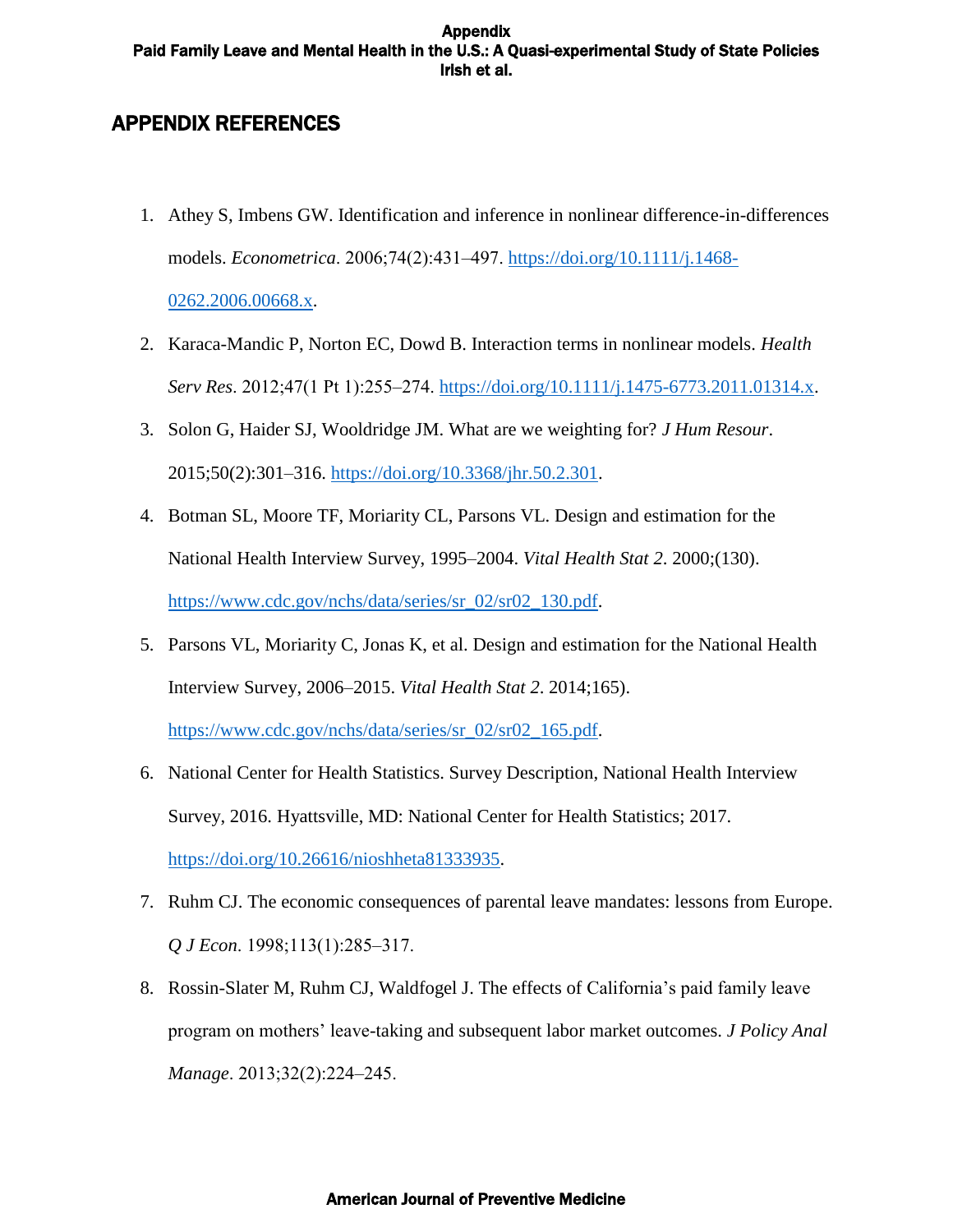9. Wing C, Simon K, Bello-Gomez RA. Designing difference in difference studies: best practices for public health policy research. Annu Rev Public Health. 2018;39:453-469.

[https://doi.org/10.1146/annurev-publhealth-040617-013507.](https://doi.org/10.1146/annurev-publhealth-040617-013507)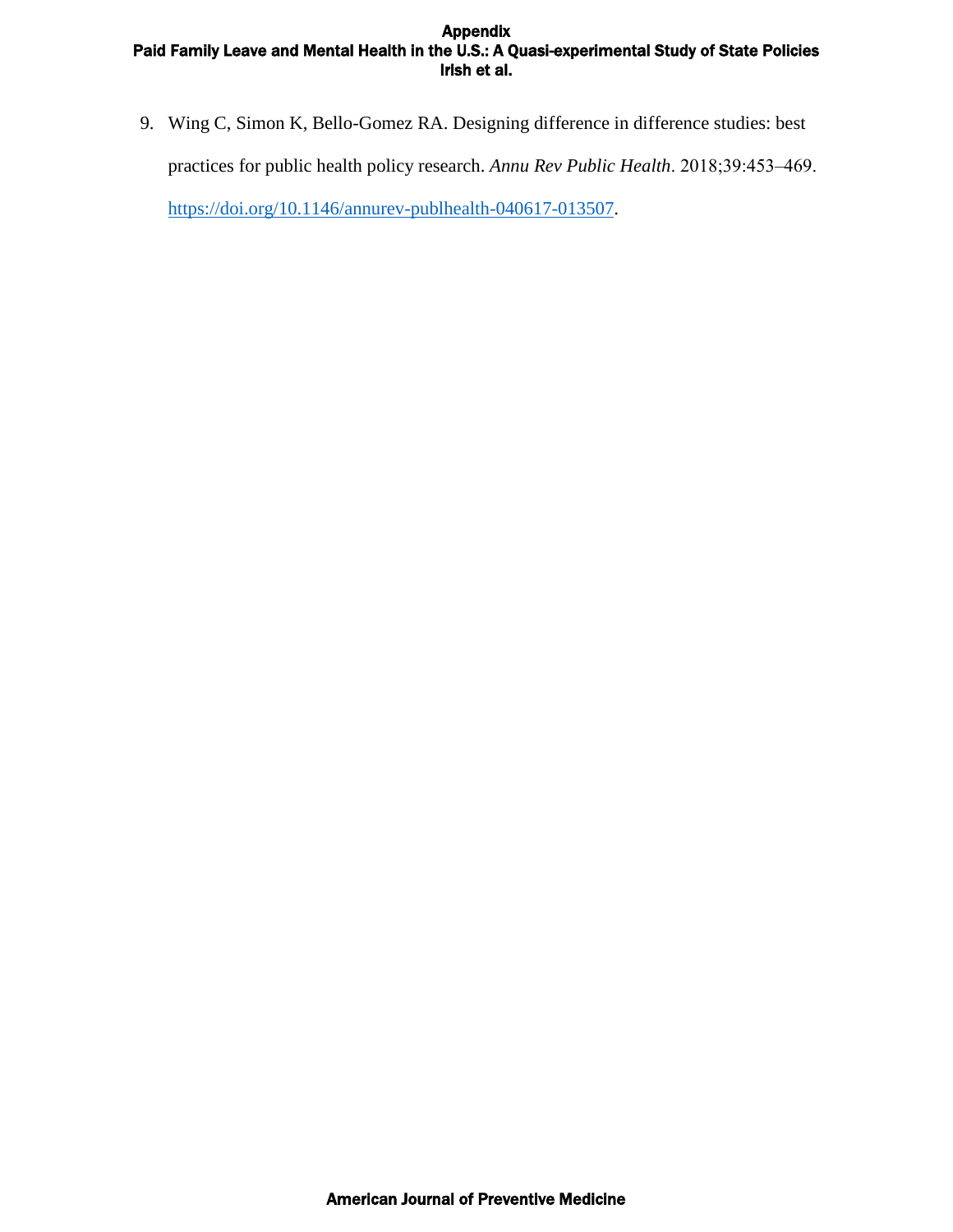**Appendix Figure 1.** States in the U.S. with paid family leave policies.





*Note*: No policies have been passed in Alaska or Hawaii.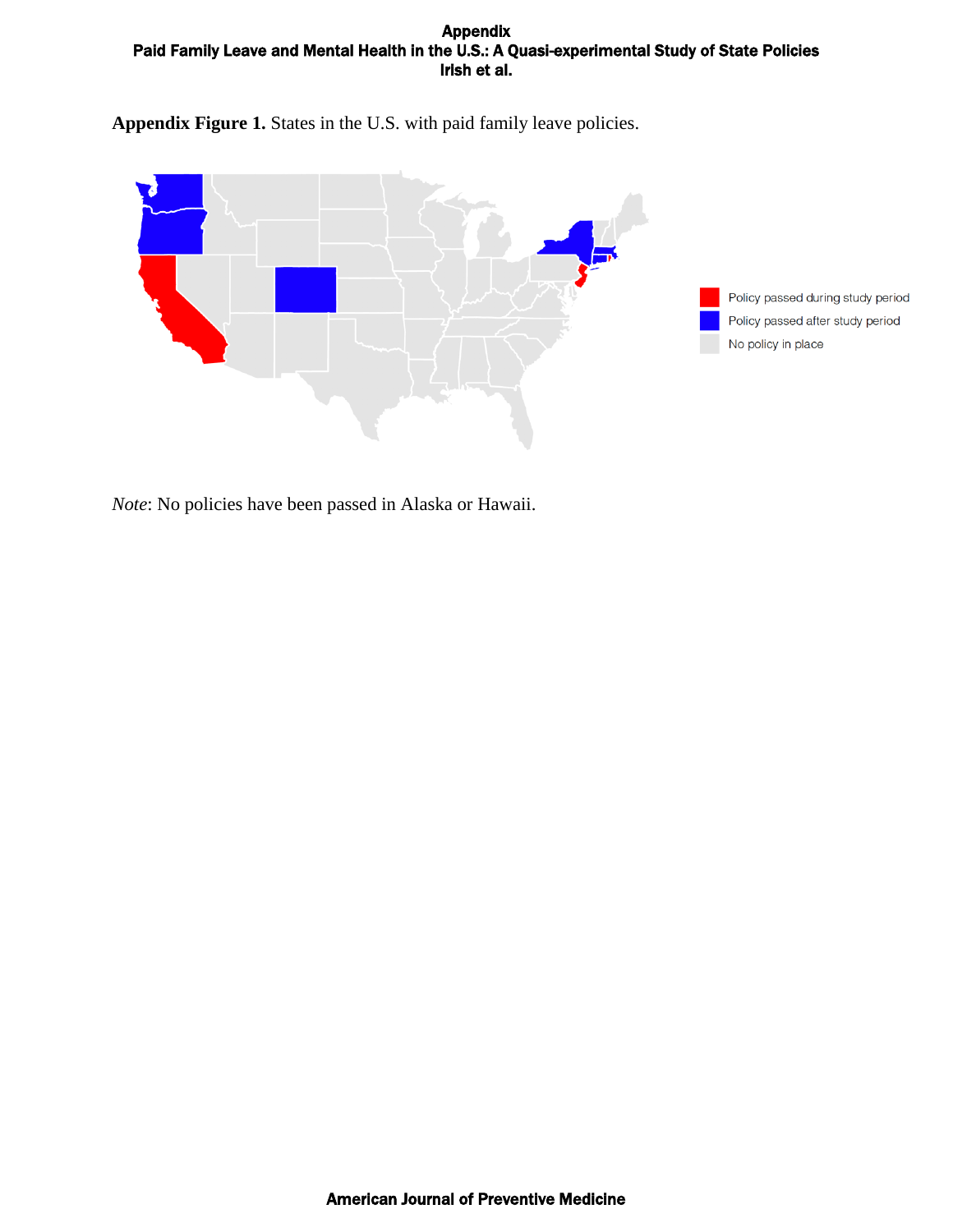**Appendix Figure 2.** Graphical evaluation of parallel trends assumption in California and New Jersey.



*Note*: Kessler-6 (K6) scores were measured for parental outcomes and Mental Health Indicator (MHI) scores were measured for child outcomes. The dotted vertical line on each graph indicates when the paid family leave policy took effect in each state.

Panel A: California Panel B: New Jersey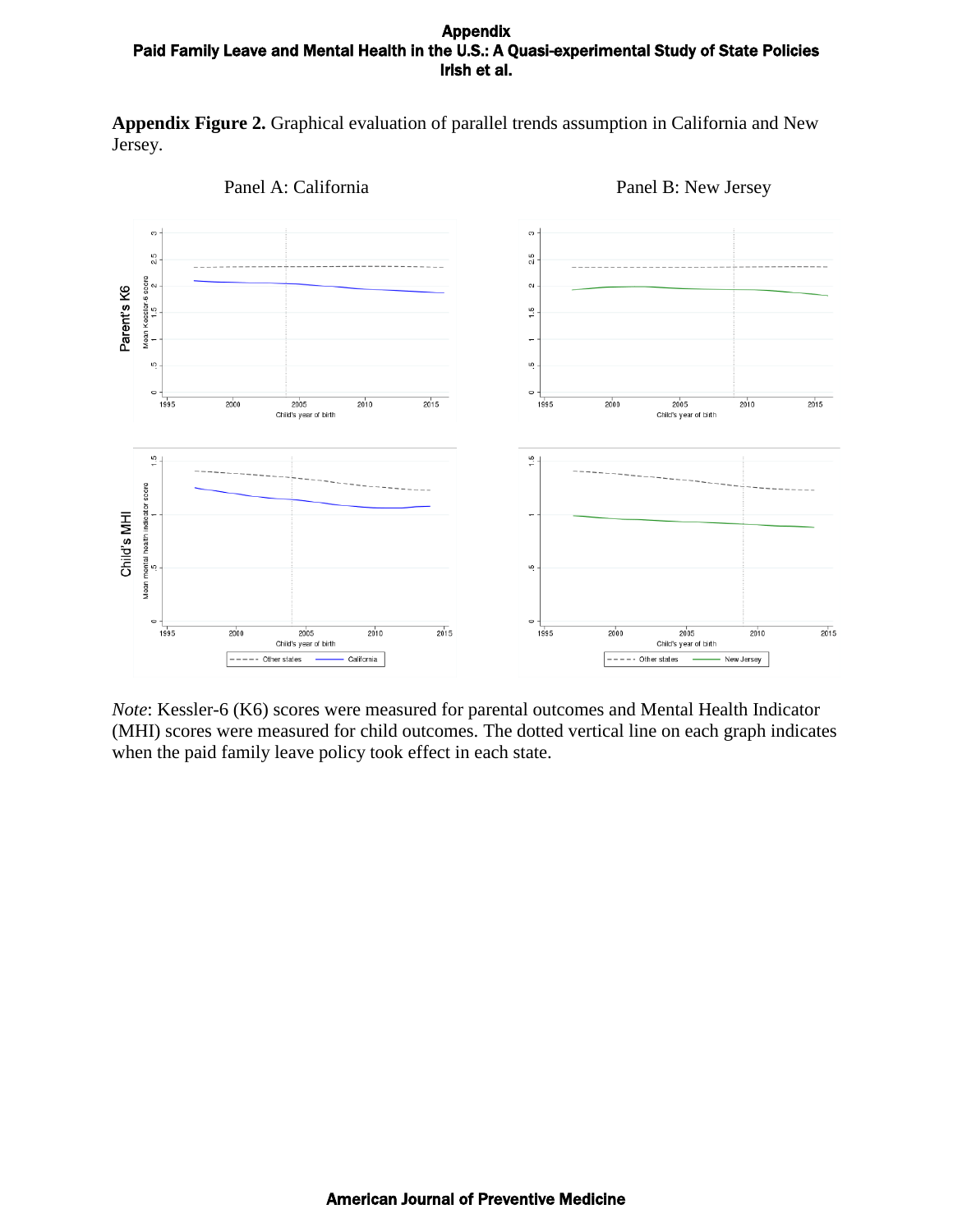| <b>Variable</b>        | Parent psychological distress Child behavioral problems |                  |
|------------------------|---------------------------------------------------------|------------------|
| Panel A: California    |                                                         |                  |
| Policy effect          | $-0.36**$                                               | $-0.075$         |
|                        | $(-0.60, -0.12)$                                        | $(-0.17, 0.020)$ |
| Number of observations | 26,718                                                  | 14,886           |
| Panel B: New Jersey    |                                                         |                  |
| Policy effect          | $-0.91**$                                               | 0.041            |
|                        | $(-1.19, -0.63)$                                        | $(-0.053, 0.14)$ |
| Number of observations | 23,771                                                  | 13,325           |

|  | <b>Appendix Table 1.</b> Effects of Paid Family Leave Policies by State |  |  |
|--|-------------------------------------------------------------------------|--|--|
|--|-------------------------------------------------------------------------|--|--|

*Note*: Sample was drawn from the 1997–2016 waves of the National Health Interview Survey. Analyses were conducted using difference-in-differences multivariable linear models adjusted for state gross domestic product per capita, unemployment, and percent population with less than high school education; linear group-specific (i.e., PFL vs non-PFL) trends; parent's gender, race, educational attainment, marital status, family size, and age. All models included indicator variables for year to adjust for secular trends and state fixed effects. For each coefficient, a 95% CI, derived from robust SEs clustered by state, is shown in parentheses. Boldface indicates statistical significance (\**p*<0.05; \*\**p*<0.01).

PFL, paid family leave.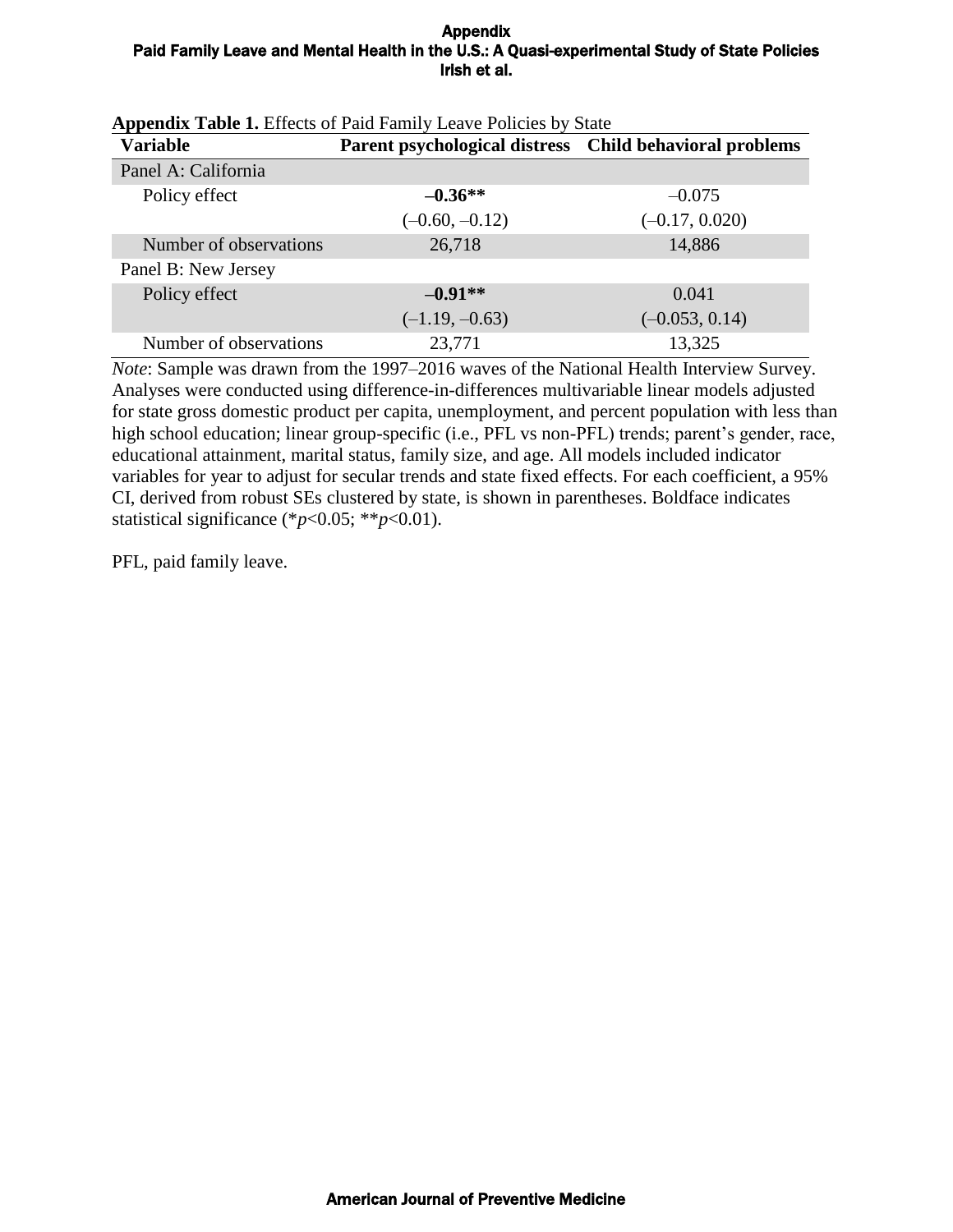|                                        |             |              | Race <sup>a</sup> |           |           | <b>Family income tertile</b> |                | Age <sup>a</sup> |           |            | Marital status <sup>a</sup> |
|----------------------------------------|-------------|--------------|-------------------|-----------|-----------|------------------------------|----------------|------------------|-----------|------------|-----------------------------|
| <b>Variable</b>                        | White       | <b>Black</b> | <b>Hispanic</b>   | Other     | Lowest    | <b>Middle</b>                | <b>Highest</b> | Under 35         | Over 35   | <b>Not</b> | <b>Married</b>              |
|                                        |             |              |                   |           |           |                              |                | years            | years     | married    |                             |
| Panel A: Parent psychological distress |             |              |                   |           |           |                              |                |                  |           |            |                             |
| Policy effect,                         | $-0.79**$   | 0.01         | $-0.23$           | $-0.48$   | $-0.26$   | $-0.84**$                    | $-0.20$        | $-0.46**$        | $-0.55$   | $-1.01**$  | $-0.33$                     |
| stratified model                       | $(-1.33, -$ | $(-0.43,$    | $(-0.60,$         | $(-1.10,$ | $(-0.92,$ | $(-1.11,-$                   | $(-0.94,$      | $(-0.66, -$      | $(-1.44,$ | $(-1.72,-$ | $(-0.85,$                   |
|                                        | 0.25)       | 0.44)        | 0.14)             | 0.15)     | (0.39)    | 0.57)                        | 0.54)          | 0.25)            | 0.34)     | 0.30)      | 0.19)                       |
| Policy effect,                         | ref         | $0.39*$      | $0.27*$           | 0.15      | ref       | $-0.39*$                     | $-0.027$       | ref              | $-0.19$   | ref        | $-0.036$                    |
| interaction                            |             | (0.035,      | (0.037,           | $(-0.41,$ |           | $(-0.74, -$                  | $(-0.60,$      |                  | $(-0.49,$ |            | $(-0.21,$                   |
| model                                  |             | 0.75)        | 0.51)             | 0.71)     |           | 0.041)                       | 0.54)          |                  | 0.11)     |            | 0.14)                       |
| Panel B: Child behavioral problems     |             |              |                   |           |           |                              |                |                  |           |            |                             |
| Policy effect,                         | $-0.21$     | $0.65**$     | $-0.18$           | 0.12      | $-0.18$   | $-0.096$                     | $0.46**$       | $-0.089*$        | $0.22**$  | $-0.22$    | 0.003                       |
| stratified model                       | $(-0.43,$   | $(-0.41,$    | $(-0.40,$         | $(-0.51,$ | $(-0.41,$ | $(-0.31,$                    | (0.32,         | $(-0.17,-$       | (0.08,    | $(-0.45,$  | $(-0.13,$                   |
|                                        | 0.0080      | 0.91)        | 0.029             | 0.75)     | 0.05)     | 0.12)                        | 0.60)          | 0.0078           | 0.36)     | 0.004)     | 0.13)                       |
| Policy effect,                         | ref         | $0.61**$     | 0.12              | $0.51**$  | ref       | $-0.13$                      | 0.24           | ref              | $0.35**$  | ref        | $0.15**$                    |
| interaction                            |             | (0.42,       | $(-0.001,$        | (0.35,    |           | $(-0.34,$                    | $(-0.07,$      |                  | (0.21,    |            | (0.046,                     |
| model                                  |             | 0.80)        | 0.25)             | 0.67)     |           | 0.08)                        | 0.56)          |                  | (0.49)    |            | 0.26)                       |

**Appendix Table 2.** Subgroup Analyses

*Note*: N=27,384 for adult analyses and 13,008 for child analyses. Sample was drawn from the 1997–2016 waves of the National Health Interview Survey. Analyses were conducted using difference-in-differences multivariable linear models adjusted for state gross domestic product per capita, unemployment, and percent population with less than high school education; linear group-specific (i.e., PFL vs non-PFL) trends; parent's gender, race, educational attainment, marital status, family size, and age. All models included indicator variables for year to adjust for secular trends and state fixed effects. Models for income subgroups included a main term and interaction term for income. For each coefficient, a 95% CI, derived from robust SEs clustered by state, is shown in parentheses. Boldface indicates statistical significance (\**p*<0.05; \*\**p*<0.01). In stratified models, this indicates that the coefficient for each subgroup is statistically significantly different from zero, while in interaction models this indicates that the coefficient for each subgroup is statistically significantly different from the reference group.

<sup>a</sup>Refers to the parent's race, age, and marital status for child subgroups.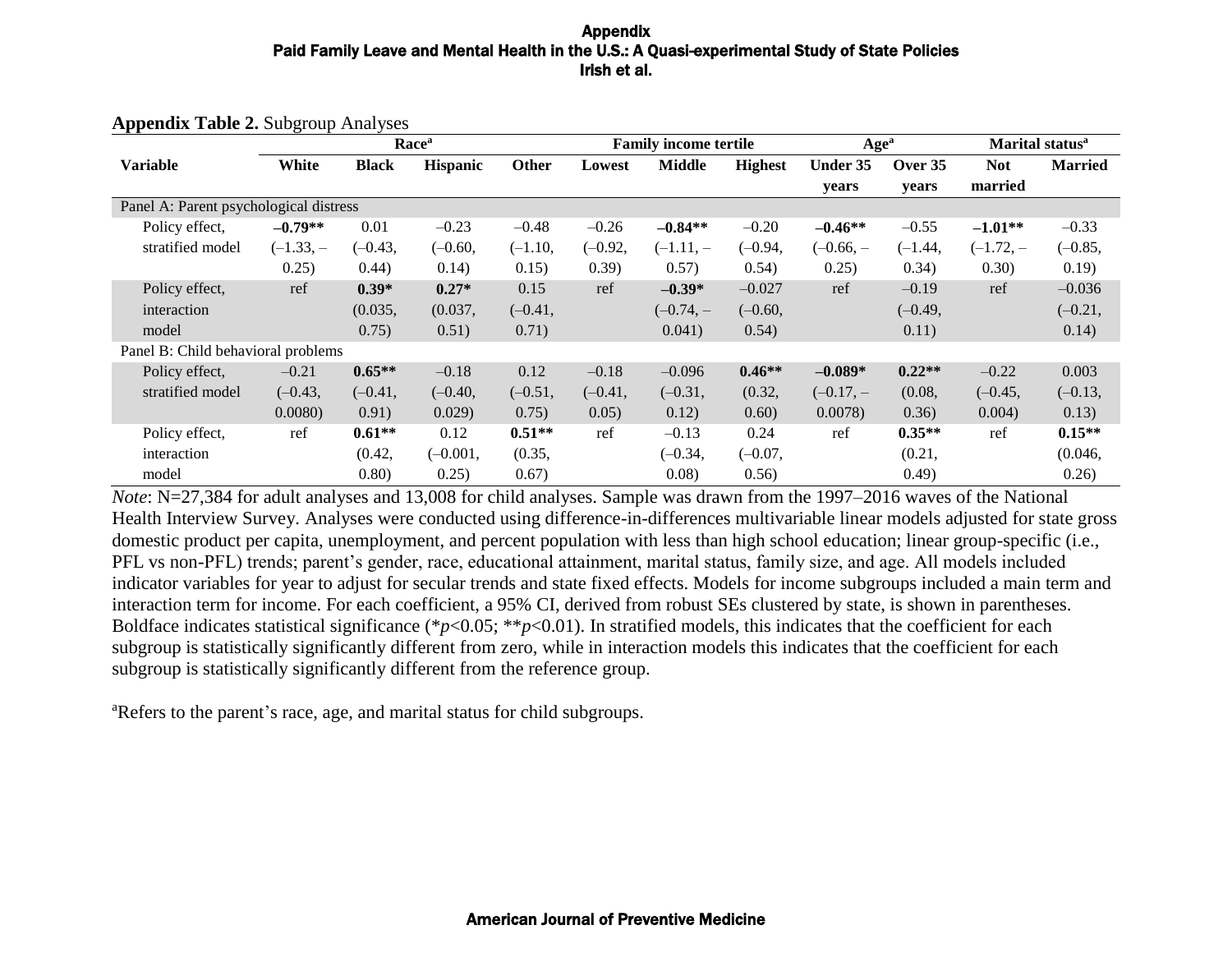| <b>Appendix Table 3.</b> Test of Parallel Trends in Pre-Policy Period |                                                         |                            |  |  |  |
|-----------------------------------------------------------------------|---------------------------------------------------------|----------------------------|--|--|--|
| <b>Variable</b>                                                       | Parent psychological distress Child behavioral problems |                            |  |  |  |
| Panel A: California                                                   |                                                         |                            |  |  |  |
| $CA \times year$ of birth                                             | $-0.024 (-0.069, 0.021)$                                | $-0.024**(-0.036,-0.013)$  |  |  |  |
| Number of observations                                                | 12,806                                                  | 8,548                      |  |  |  |
| Panel B: New Jersey                                                   |                                                         |                            |  |  |  |
| $NJ \times$ year of birth                                             | $0.040**$ (0.014, 0.065)                                | $-0.0018(-0.0080, 0.0044)$ |  |  |  |
| Number of observations                                                | 17,039                                                  | 11,083                     |  |  |  |

*Note*: Sample was drawn from the 1997–2016 waves of the National Health Interview Survey. All models included indicator variables for year to adjust for secular trends and state fixed effects. For each coefficient, a 95% CI, derived from robust SEs clustered by state, is shown in parentheses. Boldface indicates statistical significance (\**p*<0.05; \*\**p*<0.01).